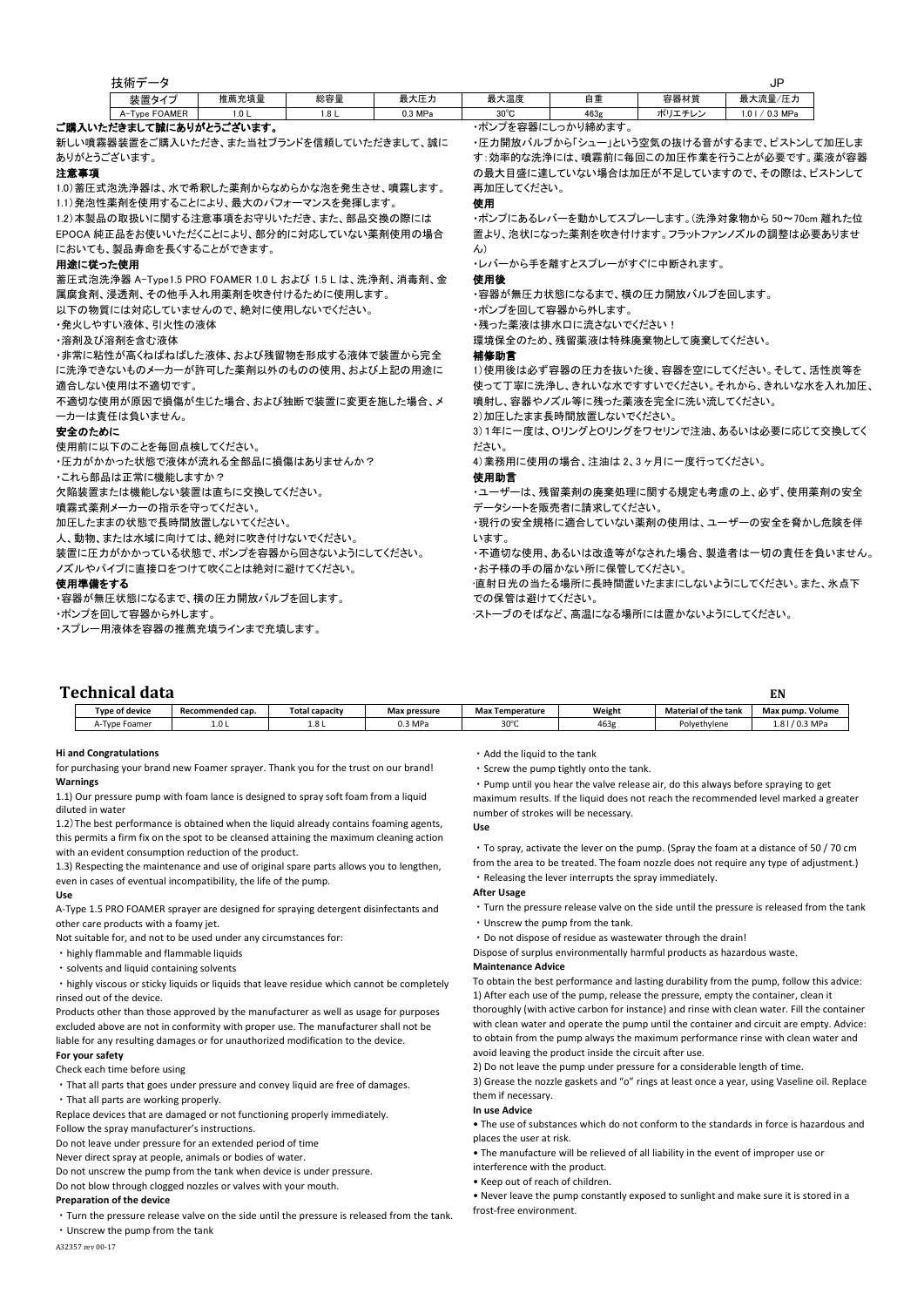• Do not leave the pump near heat sources (e.g.: a heater) as the material used to make it does not tolerate high temperature